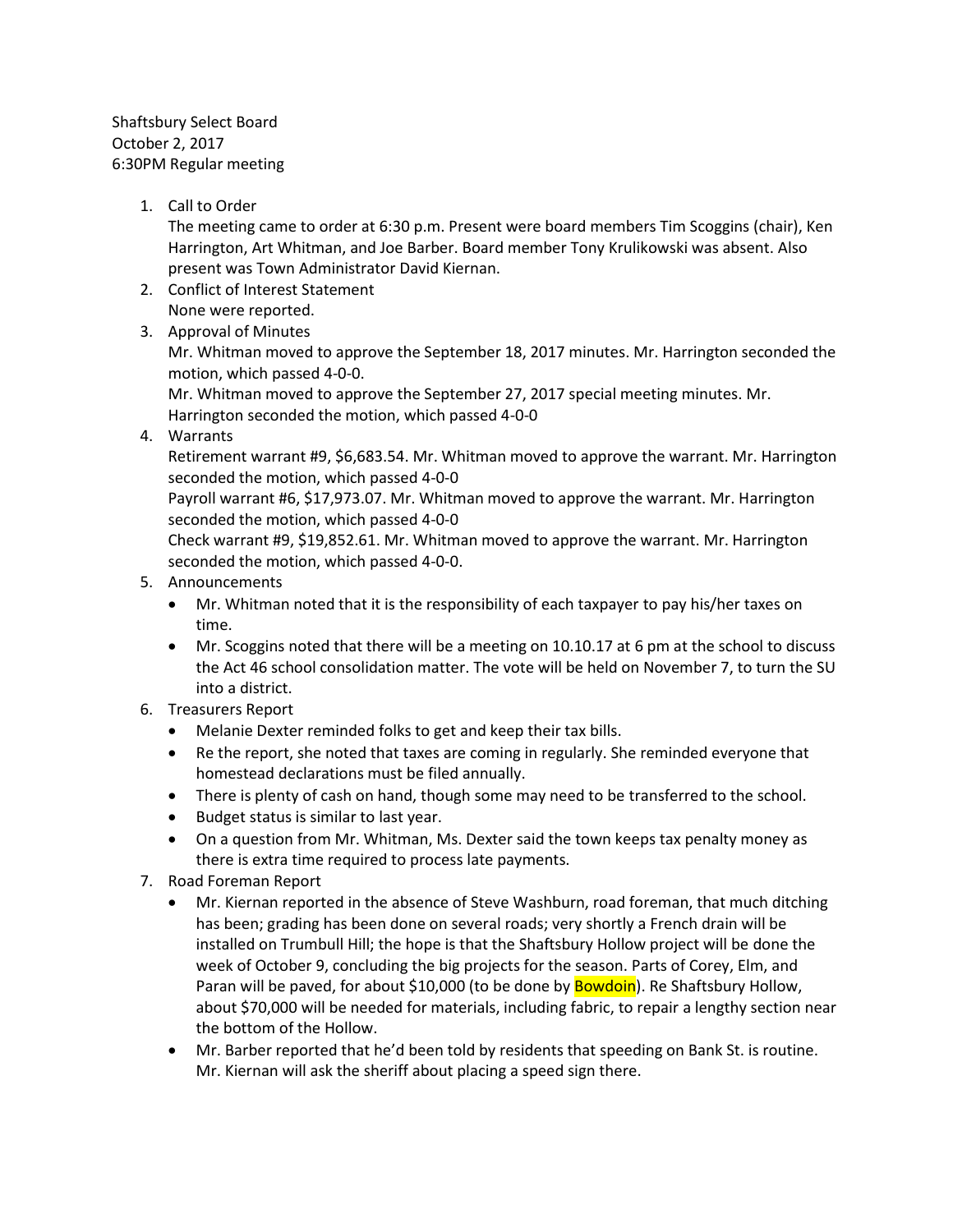- Mr. Kiernan reported he'd asked the sheriff to place a deputy at Buck Hill Rd. and 7A when school lets out in the p.m.
- 8. Grant-Stormwater Master Plan

Mr. Kiernan reported that an application for \$20,000 to produce a Plan (with a match to be provided by the Town by the administrator, road foreman, and use of a truck) has been submitted on the Town's behalf by the BCRC. It will help the town comply with the municipal road permit requirements.

- 9. Grant–Ecosystems Restoration / Cleanwater Initiative An application for a grant to purchase a mulcher was submitted on the Town's behalf. The Town's match would be \$570.
- 10. BCSWA Report –Ordinance Change

Mr. Kiernan reported that all the haulers have objected to article 7 in the ordinance, re reporting on quantities on a quarterly basis. The Alliance has no use for the data, which is reported to the state anyway.

Mr. Whitman moved that Article VII: Registration and Reporting be amended to strike sentence three which reads in full " Haulers and Facilities shall report on the quantities of municipal solid waste, organics, and mandated recyclables collected in the Town for each preceding quarter on April 15, July 15<sup>th</sup>, October 15<sup>th</sup> and January 15<sup>th</sup> of each tear on forms to be provided by the Town". The motion was seconded by Ken Harrington and passed 4-0-0.

11. Cole Hall Improvements

The environmental report has not been received. The item was tabled.

12. Town Garage Update

Mr. Kiernan reported on meeting with the Town's engineer and architects, which centered on the language of bid document and moving the bid opening to January 2018. No votes were taken at the meeting.

13. RFP –Cleaning Services Cole Hall

Mr. Kiernan presented the proposed RFP, which describes what is expected of the contractor.

## 14. Senate Policy Coverage Forum

Mr. Scoggins reported on a forum he and Mr. Whitman attended re state police coverage, especially in smaller towns. The state police are now spread thin. Additional funds for sheriffs would help reduce the disparity in service. Towns with their own police might spend as much as \$300 per person. Such towns may see an inequity in the existing arrangement.

## 15. Website Redesign

Mr. Scoggins is working on it. He has put out bids on redesign. He believes we should dispense with the html foundation our website uses and move to a content-management system. He's received casual quotes of \$1600-\$2000 to make this move.

16. Other Business

There was none.

17. Action items:

New: Mr. Kiernan will note the closing of the town office on Oct. 6.

Mr. Kiernan reported he'd begun to explore contracting with a private contractor to take over the water system. It could reduce costs. The existing crew would remain as a "backstop" and it would be important to keep a licensed person on staff at the Town.

Old: E911 issues: Mr. Kiernan reported that we'd been in touch with the E911 system regarding this.

Notice re taxes due and taxpayer responsibility therefor was placed on the website. Confusion re mailing vs physical address was examined.